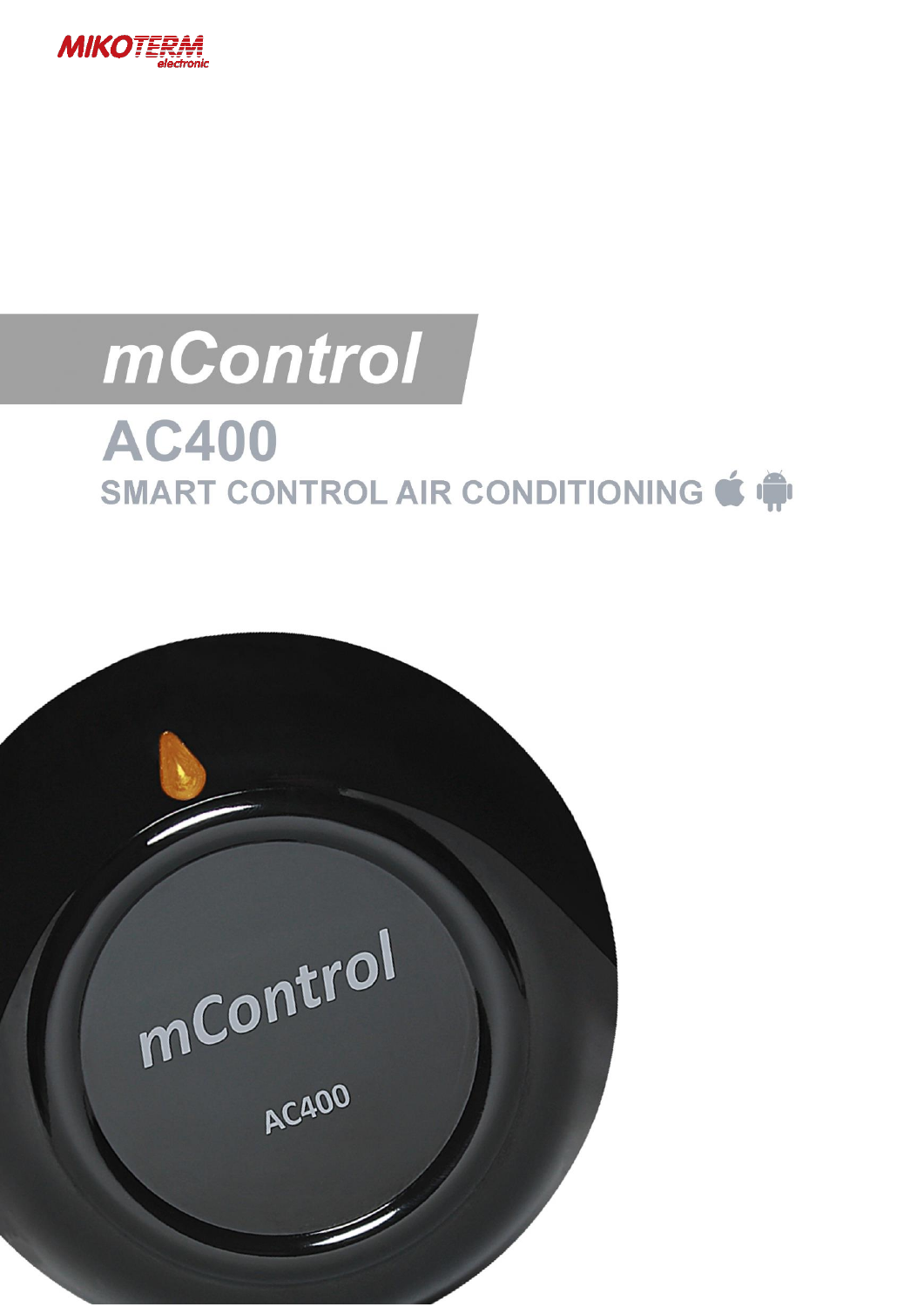

## **THE CONTENT**

- **1. USING SMART AIR CONDITIONING CONTROL** 
	- **1.1 AREAS OF USE**
	- **1.2 MECHANICAL DESIGN**
	- **1.3 THE WORKING PRINCIPLE**
	- **1.4 FUNCTIONS**
	- **1.5 AC400 SMART AC (AIR CONDITIONER) CONTROLLER PLACEMENT**
	- **1.6 MAINTENANCE**
- **2. AC400 SMART AC (AIR CONDITIONER) CONTROLLER SETUP** 
	- **2.1 SMART SETTINGS (INSTALLATION AND SYNCHRONIZATION)**
	- **2.2 AIR CONDITIONERS WITH WHICH THE SMART ROOM THERMOSTAT AC400 IS COMPATIBLE**
	- **2.3 MOBILE APPLICATION-MODES**
	- **2.4 LED LIGHT COLOR EXPLANATIONS**
	- **2.5 TECHNICAL DATA**
	- **2.6 DIMENZIONS**
- **3. WARRANTY CONDITIONS**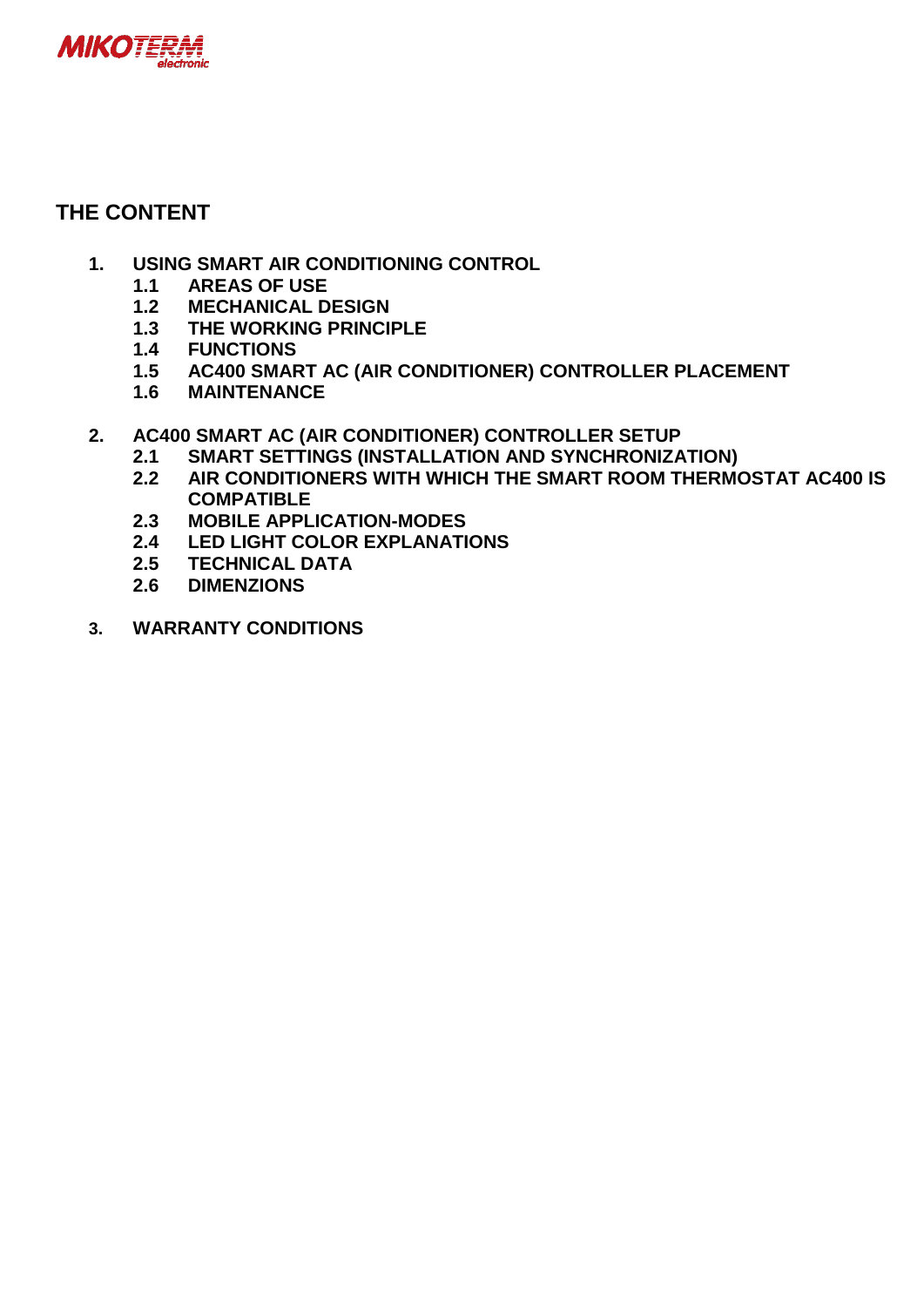

#### **1. USING SMART AIR CONDITIONING CONTROL**

The mControl AC400 SET allows you to control the air conditioning unit using its application via the Internet, even when you are not at home. The mControl AC400 SET helps you maintain your room at the temperature you set by communicating with the air conditioner via infrared signals.

- Smart air conditioning controller
- Control using a mobile application
- Operate the air conditioner using location mode
- Daily and weekly program
- Fan speed and time setting
- Reports on past operating and thermal data
- Weather Forecast
- With smart air conditioning control, you can use the mobile app to control the temperature of your home wherever you are in the world.
- With the mobile application of smart air conditioning control, you can easily create daily and weekly programs.
- With location mode, you can lower or increase the temperature in your home when you move away or when you approach your home.
- According to the date range selected from the mobile app, you can see the smart air conditioner smart control hours, your house temperature and outside temperature displayed graphically and get a report of this data.

#### **1.1 AREAS OF USE**

- House
- Apartments
- Residences
- **Schools**

#### **1.2 MECHANICAL DESIGN**

- Upper and lower plastic housing
- Non-slip feet
- Buttons and LED light



|     | Led: Provides information about the mode and status of the device.                                                                                             |
|-----|----------------------------------------------------------------------------------------------------------------------------------------------------------------|
| ۷.  | Wi-Fi Reset Button: Pressing the button for 4 seconds resets Wi - Fi connection and forgets connection information. This allows<br>vou to connect new network. |
| 3.1 | Mode Switch Button: Allows you to switch between odes (Home, Sleep, Outside, off) when the button is pressed for 2 seconds.                                    |
|     | 4.   AC Cable Input.                                                                                                                                           |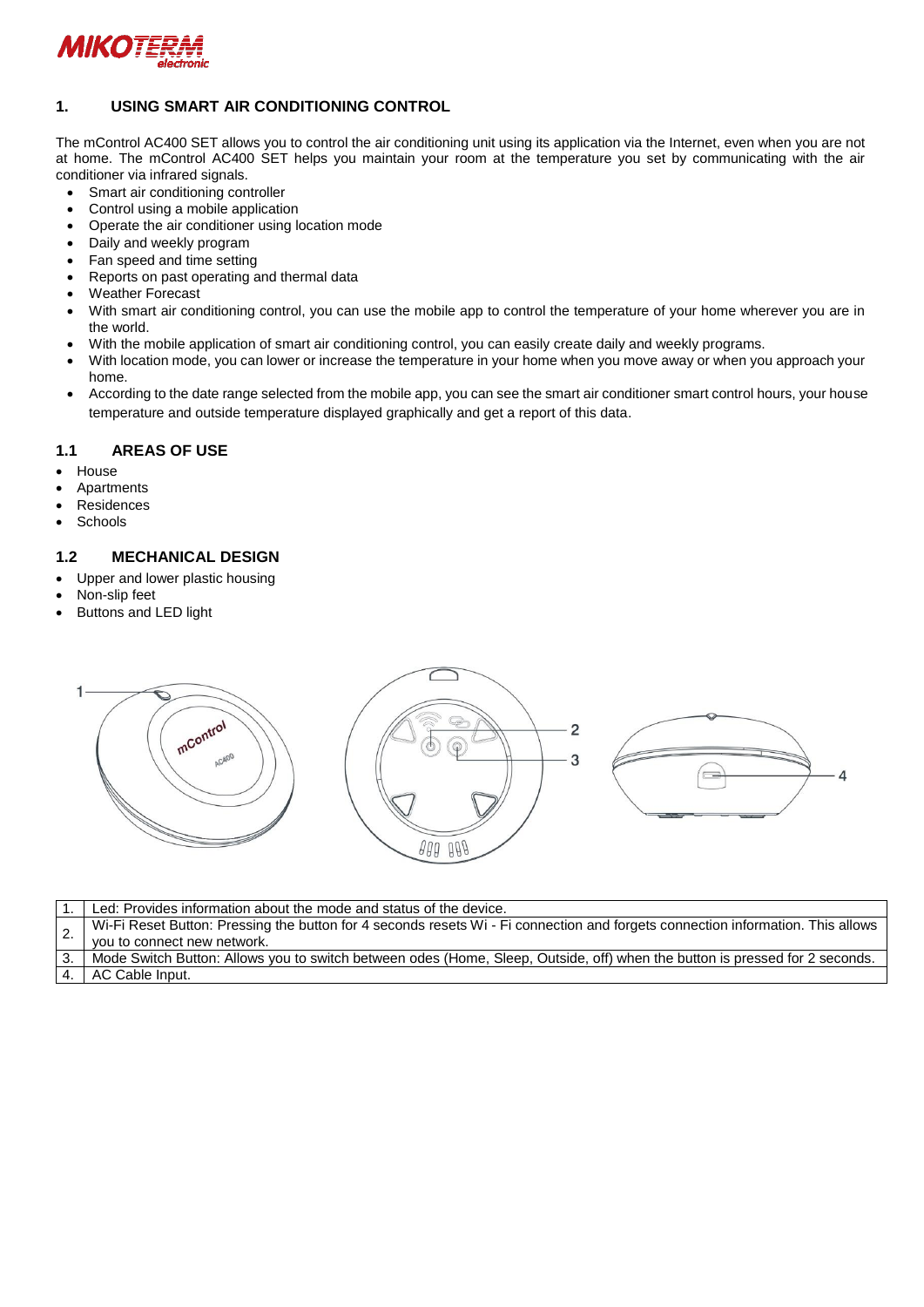

#### **1.3 THE WORKING PRINCIPLE**

AC400 specifications:

• Two-position steering control (ON / OFF)

• Temperature sensor (NTC)

The smart air conditioner controller measures the room temperature with its temperature sensor. The desired temperature value is set via the mobile application.

Mobile application interface; Symbols for set temperature, room temperature, operating status of the air conditioner are shown on the display. The product measures the temperature to the nearest 0.1 ° C.

#### **1.4 FUNCTIONS**

#### Temperature control

The AC400 smart air conditioning controller works like an air conditioning remote control. After the AC400 sends a signal to the air conditioner, the air conditioner checks the ambient temperature. When the room temperature reaches the desired temperature, the air conditioner measures this change with its thermostat, switches off and starts when the temperature changes again.

During this time, the AC400 does not send any command signal to the air conditioner.

**Calibration** 

If it is necessary to calibrate the measured temperature, this can be done using the application.

Air conditioning safety check

When the room temperature changes too much from the desired temperature, the smart air conditioning controller AC400 sends an OFF signal to the air conditioner and sends a notification message to your phone.

#### **1.5 AC400 SMART AC (AIR CONDITIONER) CONTROLLER PLACEMENT**

Your Air Conditioner now controlled by AC400 Smart AC Controller. You need to place the AC400, considering the placement of your Air Conditioner and Modem. Make sure to position of the AC400 faced to the air conditioner. Please consider that the distance between your AC400 and Air Conditioner will be effect signal quality. Because of this, please put the climate control kit as close as possible to the air conditioner. Remember that you can improve the signal quality by turning the sloping surface of the device (grille) to the air conditioner. AC400 uses internet to communicate, so please make sure that device is in the range of your wireless modem. Avoid placing the AC 400 where there is a lot of air circulation (air blowing area of the air conditioner, door entries, window edges, etc.) so that the temperature reading can be done correctly. Also, do not place in heat units (central heating system, fireplace, etc.) and places that receive direct sunlight. You can try to place few locations to find the most suitable place.



The smart air conditioner controller should be used with its adapter and cable.

The device should be placed at a short distance where the smart air conditioning controller can directly "see" the air conditioner. Local electrical regulations must be observed during installation.

The parts contained in the AC400 SET smart air conditioner controller are made of PC material.

#### **1.6 MAINTENANCE**

The device does not require special maintenance.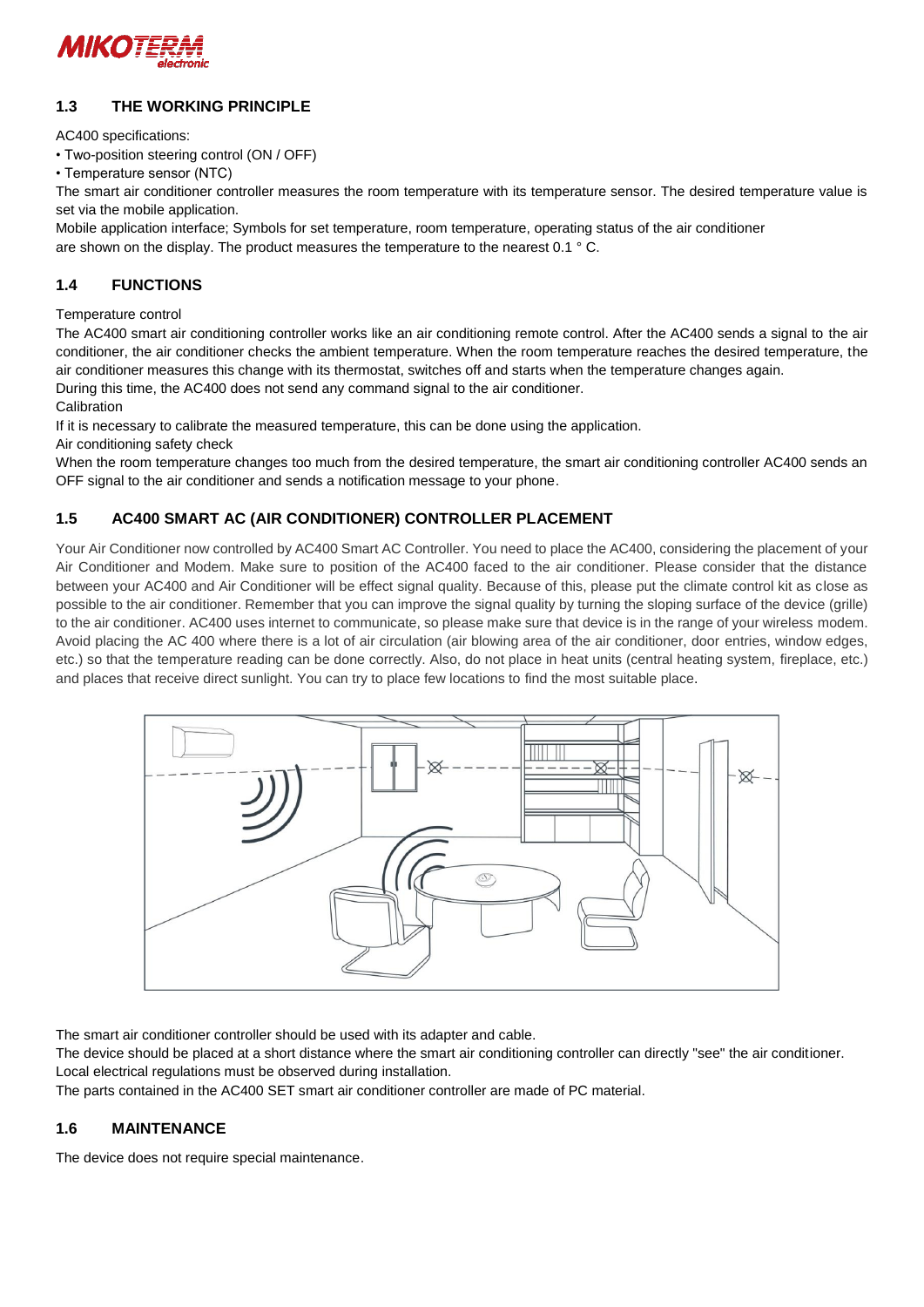

#### **2. AC400 SMART AC (AIR CONDITIONER) CONTROLLER SETUP**

To start setup and mounting, first scan QR Code below via your smartphone. You can install the application on your smartphone with that code (You may need QR Code Reader App regarding your phone's model and brand).

Plug in adapter to AC400 and than wait for the light to come on. After the light starts blinking purple, the AC400 smart setup will be ready.



#### **2.1 SMART SETTINGS (INSTALLATION AND SYNCHRONIZATION)**

- Download AC400 mobile app from **App Store** or **Google Play Store**
- Please open the downloaded App and complete sign-up and connection.
- You will receive a confirmation code mail after you completed signing up.
- If you confirm the incoming mail, the application will direct you to the Air Conditioner Sync page.
- Please select the brand of your air conditioner from brands list on the Air Conditioner Sync page.
- Try remote controllers in the list to determine remote which controls your Air Conditioner.
- After you completing the remote selection, the App home page will be opened. Select Manual Mode and control remote functions (heating, cooling, setting temperature, fan speed and off). Setup is completed If all functions are operational. If some functions are not operational, select other remotes from the list under the name of your air conditioner brand in Sync Air Conditioner menu. Try other remotes to find which is suitable for your air conditioner.

**Important**: When synchronizing the thermostat with the air conditioner, it is necessary that the thermostat is facing the air conditioner and that they can see each other.

**Important**: in order to synchronize the thermostat with the home network, you must make sure that the frequency of the Wi-Fi network is 802.11 b / g / n @ 2.4GHz. It is also important that the code for the home router with which the thermostat is synchronized does not have characters and punctuation marks such as  $(= + 4.17, ②\%$  \$  $\sqrt{>}$  <\* -), but only letters or numbers.

**Important**: If you have started the thermostat synchronization process on one phone and you have not synchronized the thermostat correctly, you cannot synchronize the thermostat on the other phone until you uninstall the application on the previous one or synchronize the thermostat correctly.

**Important**: there is only one administrator account for thermostat control and you can add 4 more users.

#### **At the following link, you can watch a video that describes in detail the procedure for installing the application and synchronizing the thermostat:**

- **[https://www.youtube.com/watch?v=7\\_3uFvYJWmU&t](https://www.youtube.com/watch?v=7_3uFvYJWmU&t)**
- or on the Mykoterm YouTube channel which you can reach through our site



or by loading the following QR code:

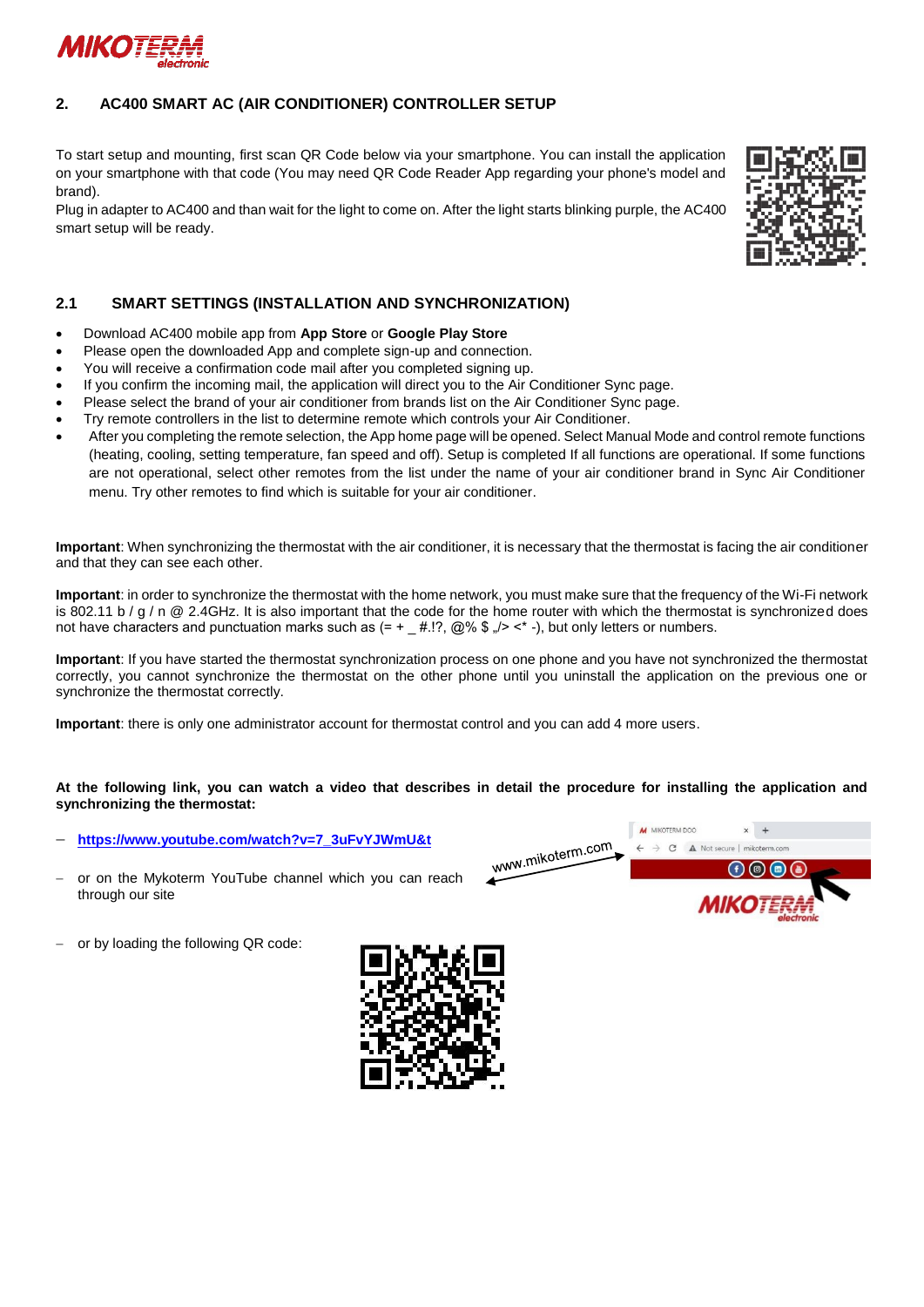

#### AIR CONDITIONERS WITH WHICH THE SMART ROOM THERMOSTAT AC400 IS COMPATIBLE  $2.2$

- Airfel  $\bullet$
- Airwell  $\bullet$
- **Alarko Carrier**  $\bullet$
- Altus  $\bullet$
- Arcelik  $\bullet$
- Artiko  $\bullet$
- Aura  $\blacksquare$
- Aux  $\bullet$
- **Baymak**  $\bullet$
- **Beko**  $\bullet$
- **Bosch**  $\bullet$
- Cartel  $\bullet$
- Cendix  $\bullet$
- Daikin  $\bullet$
- Demiröküm  $\bullet$
- **Diamond**  $\bullet$
- **ECA**  $\bullet$
- Ecotherma  $\bullet$
- Electra  $\blacksquare$
- Electrolux  $\bullet$
- Eskimo  $\blacksquare$
- Fairline  $\bullet$
- Falke
- Flair  $\bullet$
- Fluo  $\bullet$
- Fuji  $\bullet$
- Fujiplus  $\bullet$
- Fujitherma  $\bullet$
- Fujitsu  $\bullet$
- Galanz  $\bullet$
- General  $\bullet$
- **General Electric**  $\bullet$
- Gree  $\bullet$
- Haier  $\bullet$
- Hisense  $\bullet$
- Hitachi  $\bullet$
- Hotpoint  $\blacksquare$
- Iklimsa  $\bullet$
- Islsan  $\blacksquare$
- Klimasan  $\blacksquare$
- Kumtel  $\bullet$
- $Lg$  $\bullet$
- Midea  $\bullet$
- Mitsubishi  $\bullet$
- Mitsubishi Electric  $\bullet$
- Nexon  $\bullet$
- Nordstar  $\bullet$
- Olefini  $\bullet$
- Sanyo  $\bullet$
- Seg  $\bullet$
- Sharp  $\bullet$
- Siemens  $\bullet$
- Sigma  $\bullet$
- Sunny  $\bullet$
- Tci  $\bullet$
- Teba  $\bullet$
- Toshiba  $\bullet$
- Tosot  $\bullet$
- Vaillant  $\bullet$
- Vessen  $\bullet$
- $\bullet$ Vastel
- Viessmann  $\bullet$
- White-Westinghouse  $\bullet$
- York  $\bullet$
- Zass  $\bullet$
- Zibro  $\bullet$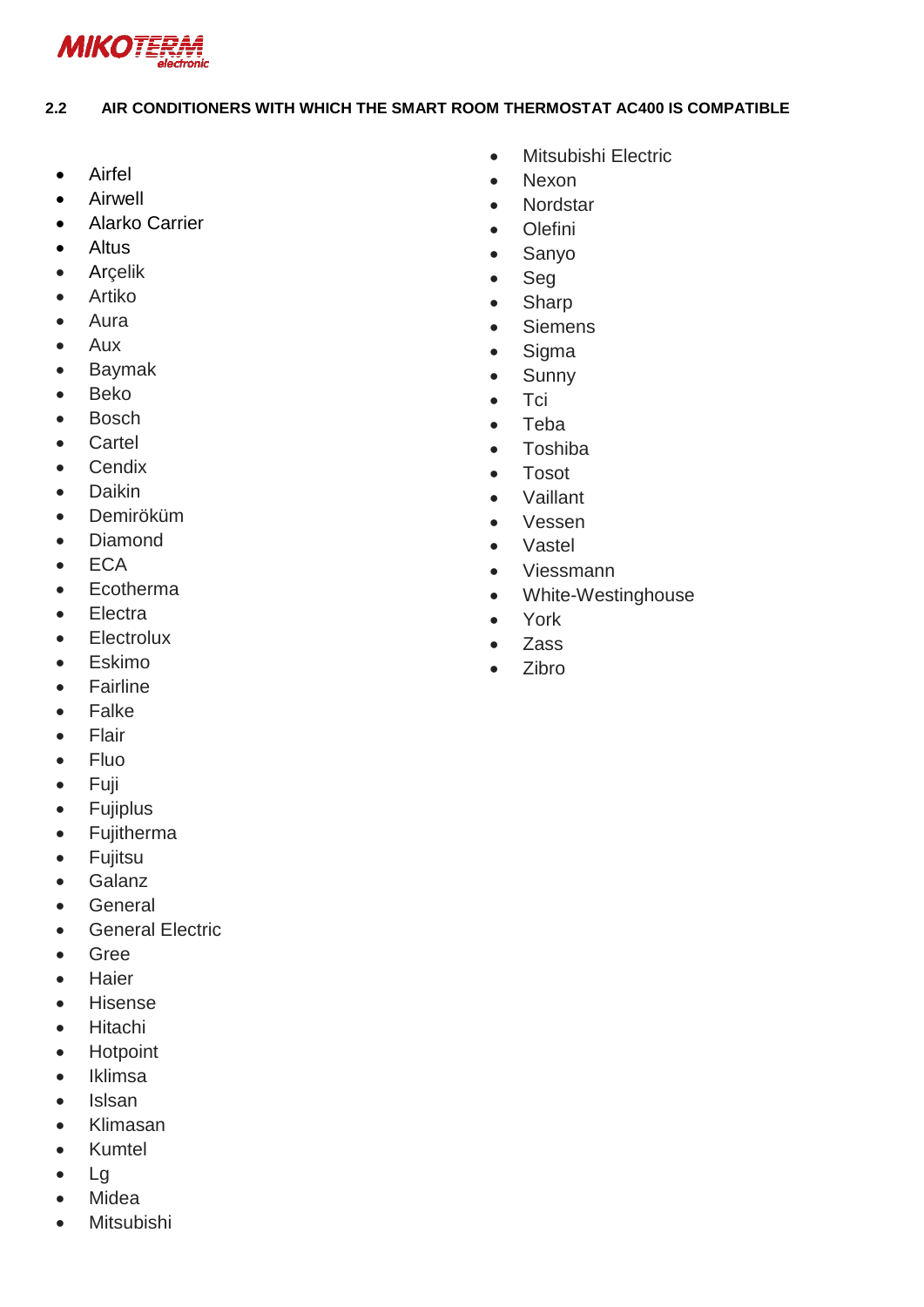

#### **2.3 MOBILE APPLICATION-MODES**

With AC400's Home- Sleep- Outside- Program- Location and Manual mods, you can control air conditioner anytime for more comfortable living space.



Home Mode, will fix temperature on set value. Recommended to use when you are at home.

Sleep Mode, provides comfy sleep with the set temperature you desire. You can use this mode between 11 pm to 7 am which is common sleeping hours.



Program Mode allows you to program weekly as 30 minute time periods which will automatically change temperature in your m home with your program.



 $\bullet$ 

Location Mode reduces the temperature of your home when you move away from home or increases the temperature of your home when you approach.

Manual Mode allows you to configure working of air conditioner. You can instantly select heating, cooling, fan speed and set a timer.

#### **2.4 LED LIGHT COLOR EXPLANATIONS**

| White                     | Air Conditioner is off.                                       |
|---------------------------|---------------------------------------------------------------|
| White Flashing            | Air Conditioner is off, device has no internet connection.    |
| Turquoise                 | The device is in Manual Mode.                                 |
| <b>Turquoise Flashing</b> | The device is in Manual mode but, no internet connection.     |
| Orange                    | The device is in Home Mode.                                   |
| Orange Flashing           | The device is in Home Mode but, no internet connection.       |
| <b>Blue</b>               | The device is in Outside Mode.                                |
| <b>Blue Flashing</b>      | The device is in Outside Mode but, no internet connection.    |
| Yellow                    | The device is in Sleep Mode.                                  |
| <b>Yellow Flashing</b>    | The device is in Sleep Mode but, no internet connection.      |
| Pink                      | The device is in Program Mode.                                |
| Pink Flashing             | The device is in Program Mode but, no internet connection.    |
| Green                     | The device is in Location Mode.                               |
| Green Flashing            | The device is in Location Mode but, no internet connection.   |
| Purple Flashing           | The device is ready for setup and the access point is active. |
| Red                       | The device's software is being updated.                       |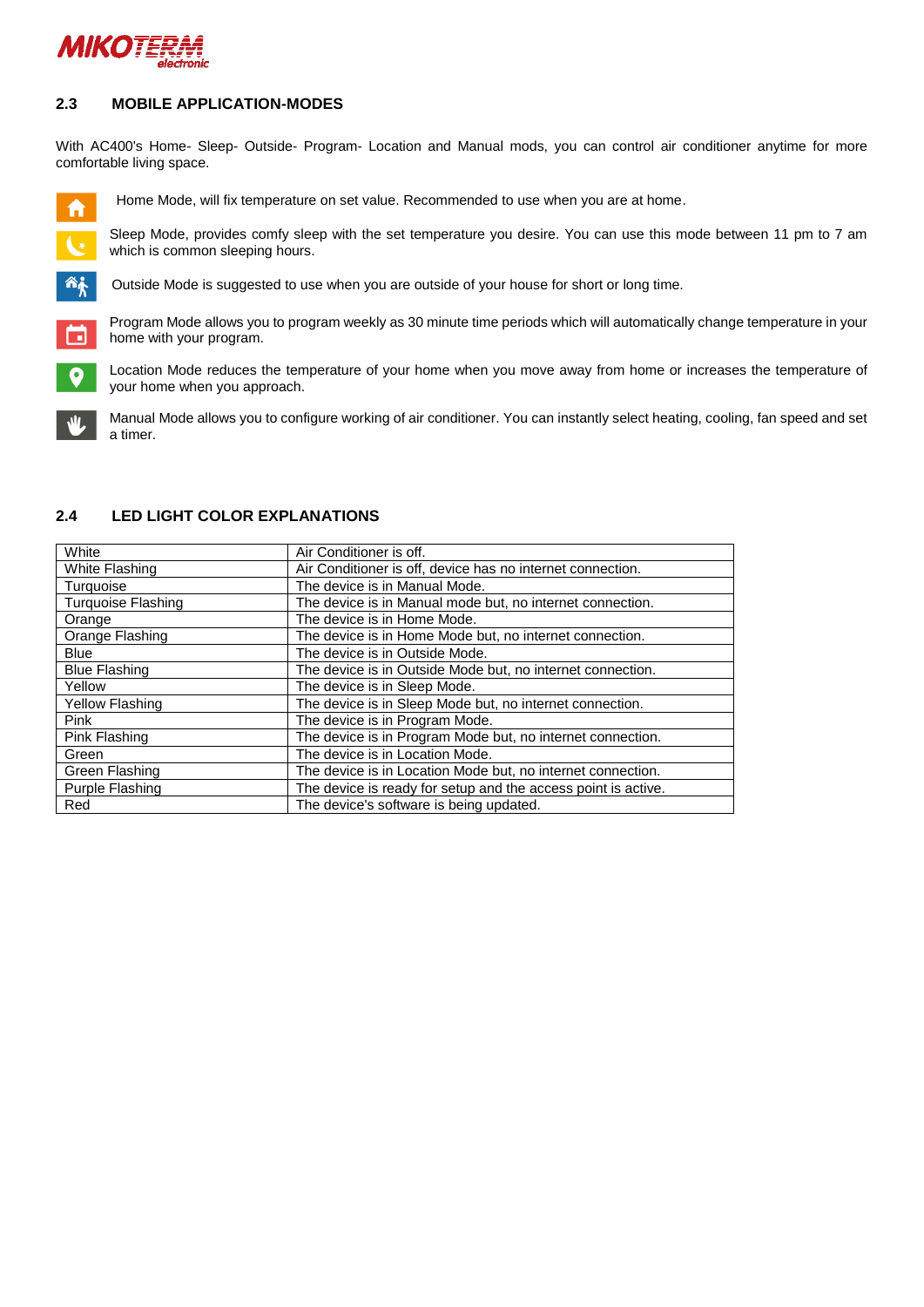

#### **2.5 TECHNICAL DATA**

| Power supply                                   |                                        |  |
|------------------------------------------------|----------------------------------------|--|
| -<br>.<br>Voltage<br>Feeding                   | (DC)<br>5V                             |  |
| $\text{\textend}$ $\text{\textend}$<br>Current | 250<br>$\sim$ $\sim$<br>maksimum<br>ПΗ |  |
|                                                |                                        |  |

| Operational data                                      |                             |  |
|-------------------------------------------------------|-----------------------------|--|
| l emperature Measurement Accuracv                     | 10 <sup>o</sup><br>ـا<br>v. |  |
| $\mathsf{Setting} \prime$<br>l emperature<br>Accuracy | റാറ<br>.v<br>╰              |  |
|                                                       |                             |  |

| <b>External conditions</b> |                                                 |  |
|----------------------------|-------------------------------------------------|--|
| Working temperature        | $(0^{\circ}C)$<br>(+45°C)                       |  |
| Operating Temperature      | $(-10^{\circ}C)$<br>$(+50°C)$                   |  |
| Storage Temperature        | (+50°C)<br>(-10°C).<br>$\overline{\phantom{0}}$ |  |

| <b>Standards</b>                         |                                                     |  |
|------------------------------------------|-----------------------------------------------------|--|
|                                          | 2014/53/EU (R&TTE/RED EN 301 489-1 V2.1.1:2017,     |  |
|                                          | EN 300 220-1 V3.1.1:2017, EN 301 489-3 V2.1.1:2017, |  |
| The Radio Equipment Directive            | EN 300 220-2 V3.1.1:2017, EN 62479: 2010,           |  |
|                                          | EN 60730-2-9:2010, EN 60730-1:2011)                 |  |
|                                          | 2014/30/EU (EMC EN 61000-6-3: 2007 + A1: 2011,      |  |
| Electromagnetic Compatibility Regulation | EN 61000-6-1: 2007                                  |  |
| Low Voltage Directive                    | 2014/35/EU (LVD EN 60730-2-9:2010, EN 60730-1:2011) |  |

| General data                    |              |  |
|---------------------------------|--------------|--|
| Weight (including)<br>⊧packaɑe) | າລວ<br>عدب   |  |
| Color                           | <b>Black</b> |  |
| Material                        | <b>PC</b>    |  |



### **WARNING!**

Risk of fire and injury from short circuit!

Connect the adapter to a grounded electrical plug.



#### **WARNING!**

The product is subject to European Directive 2012/19 / EU as it is included in the category of electronic products. It cannot be treated as ordinary waste. You can leave the product in an appropriate electronic waste collection site. Comply with all local and applicable laws and regulations.

### **2.6 DIMENZIONS**